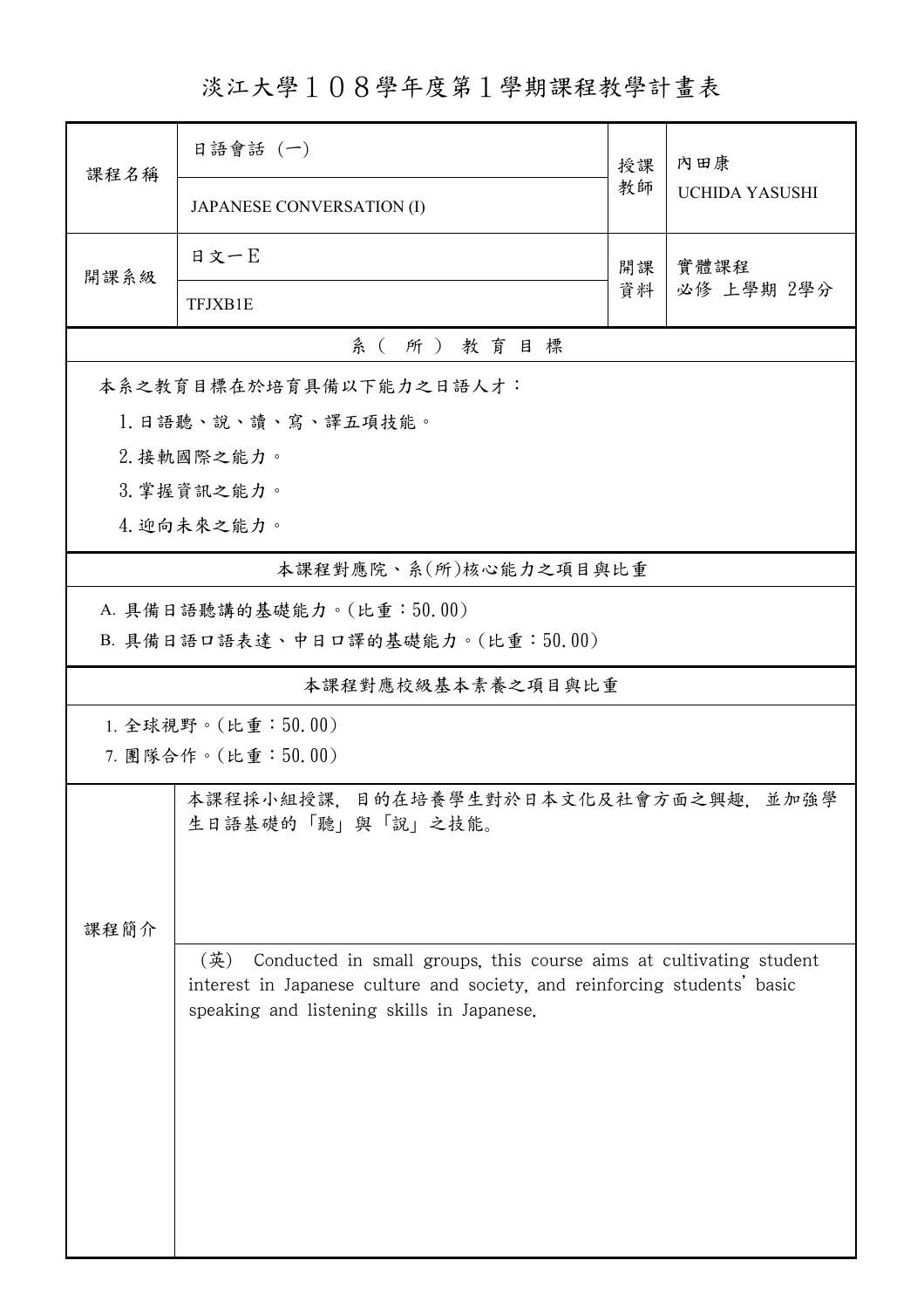## 本課程教學目標與認知、情意、技能目標之對應

將課程教學目標分別對應「認知(Cognitive)」、「情意(Affective)」與「技能(Psychomotor)」 的各目標類型。

一、認知(Cognitive):著重在該科目的事實、概念、程序、後設認知等各類知識之學習。

二、情意(Affective):著重在該科目的興趣、倫理、態度、信念、價值觀等之學習。

三、技能(Psychomotor):著重在該科目的肢體動作或技術操作之學習。

| 序<br>號         | 教學目標(中文)                                                                                                                               |                      |              | 教學目標(英文)                                                                                                                                                                                         |       |  |  |  |  |
|----------------|----------------------------------------------------------------------------------------------------------------------------------------|----------------------|--------------|--------------------------------------------------------------------------------------------------------------------------------------------------------------------------------------------------|-------|--|--|--|--|
| 1 <sup>1</sup> | 1.學生能夠習得課程中介紹到的主<br>題, 其主題包含如下:招呼語、基<br>本句型、基礎日常生活會話。<br>2.學生能夠應用課程中習得的基本<br>句型、基礎日常生活會話。<br>3.學生從理解、應用、練習後,能<br>夠增進基礎日語聽力及口語表達能<br>力。 |                      |              | Conducted in small groups, this course aims at<br>cultivating student interest in Japanese culture and<br>society, and reinforcing students' basic speaking and<br>listening skills in Japanese. |       |  |  |  |  |
| $\overline{2}$ | 本課程採小組授課、目的在培養學<br>生對於日本文化及社會方面之興<br>趣. 並加強學生日語基礎<br>的「聽」與「說」之技能。                                                                      |                      |              | Conducted in small groups, this course aims at<br>cultivating student interest in Japanese culture and<br>society, and reinforcing students' basic speaking and<br>listening skills in Japanese. |       |  |  |  |  |
| 3              | 本課程採小組授課, 目的在培養學<br>生對於日本文化及社會方面之興<br>並加強學生日語基礎<br>趣.<br>的「聽」與「說」之技能。                                                                  |                      |              | Conducted in small groups, this course aims at<br>cultivating student interest in Japanese culture and<br>society, and reinforcing students' basic speaking and<br>listening skills in Japanese. |       |  |  |  |  |
|                |                                                                                                                                        |                      |              | 教學目標之目標類型、核心能力、基本素養教學方法與評量方式                                                                                                                                                                     |       |  |  |  |  |
| 序號             | 目標類型                                                                                                                                   | 院、系(所)<br>核心能力       | 校級<br>│ 基本素養 | 教學方法                                                                                                                                                                                             | 評量方式  |  |  |  |  |
| $\mathbf{1}$   | 認知                                                                                                                                     | AB                   | 17           | 講述、發表                                                                                                                                                                                            | 測驗、作業 |  |  |  |  |
| $\overline{2}$ | 認知                                                                                                                                     | AB                   | 17           | 講述、發表                                                                                                                                                                                            | 測驗、作業 |  |  |  |  |
| $\mathfrak{Z}$ | 認知                                                                                                                                     | AB                   | 17           | 講述、發表                                                                                                                                                                                            | 測驗、作業 |  |  |  |  |
|                | 授課進度表                                                                                                                                  |                      |              |                                                                                                                                                                                                  |       |  |  |  |  |
| 週次             | 日期起訖                                                                                                                                   |                      |              | 內 容 (Subject/Topics)                                                                                                                                                                             | 備註    |  |  |  |  |
| 1              | $108/09/09$ ~<br>108/09/15                                                                                                             | 教學計畫說明               |              |                                                                                                                                                                                                  |       |  |  |  |  |
| 2              | $108/09/16$ ~<br>108/09/22                                                                                                             | 自我介紹<br>招呼語練習<br>第1課 |              |                                                                                                                                                                                                  |       |  |  |  |  |
| 3              | $108/09/23$ ~<br>108/09/29                                                                                                             | 第2課<br>會話練習          |              |                                                                                                                                                                                                  |       |  |  |  |  |
| 4              | $108/09/30$ ~<br>108/10/06                                                                                                             | 第3課<br>會話練習          |              |                                                                                                                                                                                                  |       |  |  |  |  |
| 5              | $108/10/07$ ~<br>108/10/13                                                                                                             | 第4課<br>會話練習          |              |                                                                                                                                                                                                  |       |  |  |  |  |
| 6              | $108/10/14$ ~<br>108/10/20                                                                                                             | 第5課                  | 會話練習         |                                                                                                                                                                                                  |       |  |  |  |  |
|                |                                                                                                                                        |                      |              |                                                                                                                                                                                                  |       |  |  |  |  |